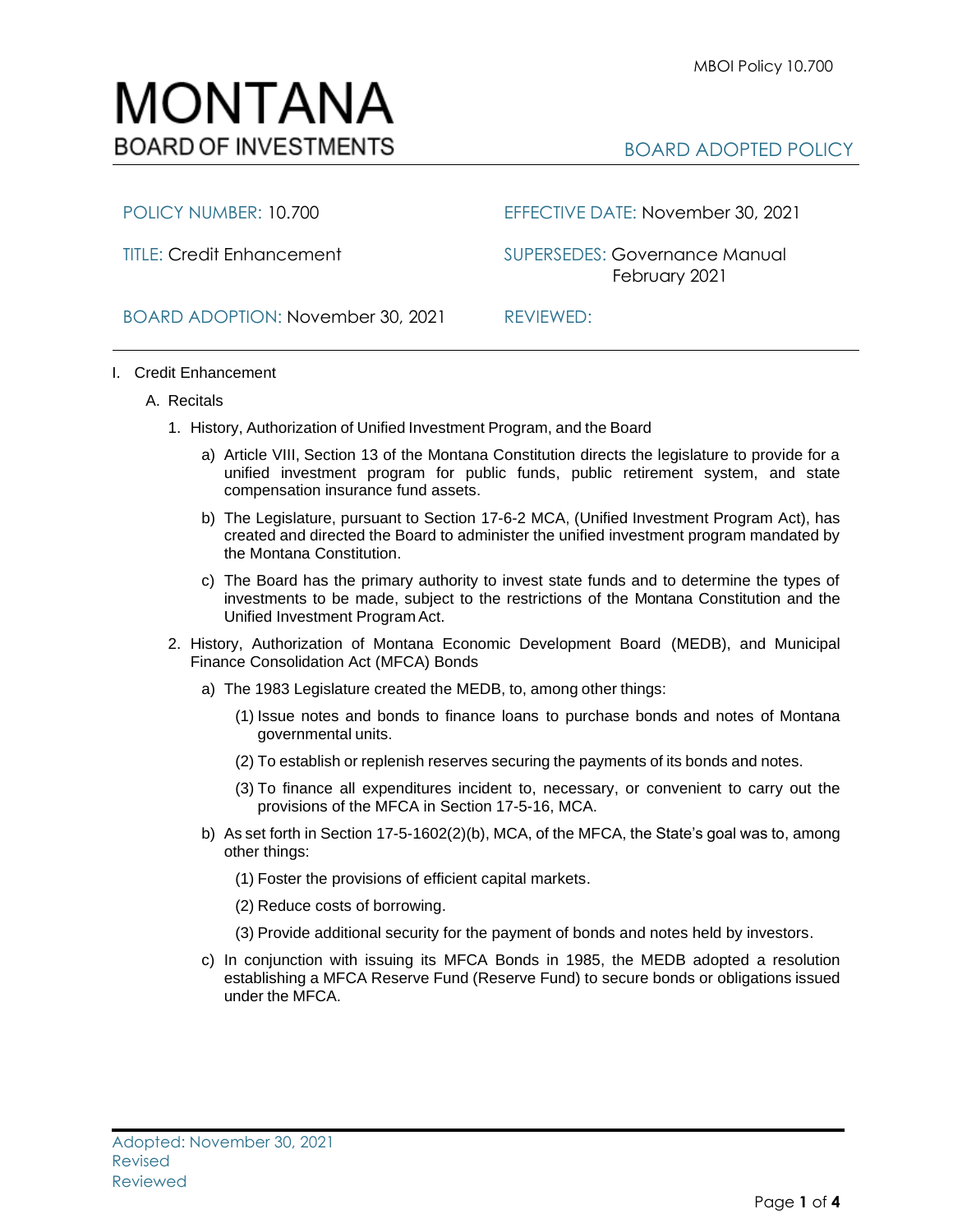- d) Pursuant to a resolution, the MEDB and the Board entered into a Security Agreement whereby the Board agreed to make an interest-bearing loan to the MEDB to restore any deficiency in the Reserve Fund and also agreed, for a fee, to purchase MFCA Bonds tendered for purchase and not remarketed.
- e) Each series of MFCA Bonds credit enhanced by the Board is approved by resolution by the Board. The Board has never been called upon to make any loans or to purchase any of these Bonds.
- 3. Authorization for the Board to Issue MFCA Bonds
	- a) Pursuant to Chapter 581, Laws of 1987, the Board assumed the role of the MEDB with respect to the issuance of the MFCA Bonds and other bond programs authorized by the State.
	- b) The Board issued its first series of Intermediate Term Capital Program (INTERCAP) MFCA Bonds in 1987 (Series 1987 INTERCAP Bonds).
		- (1) The Series 1987 INTERCAP Bonds and all series of INTERCAP Bonds subsequently issued by the Board have also been secured by the Reserve Fund.
		- (2) In the resolution authorizing and approving the issuance of the Series 1987 INTERCAP Bonds, the Board:
			- (a) Approved the Indenture of Trust pursuant to which the Series 1987 INTERCAP Bonds were to be issued and secured (1987 Trust Indenture).
			- (b) Agreed to make an interest-bearing loan to the Reserve Fund and agreed, for a fee, to purchase any Series 1987 INTERCAP Bonds tendered for repurchase that were not remarketed.
		- (3) In 1991, the INTERCAP program was expanded, requiring a new Trust Indenture (1991 Trust Indenture) securing the INTERCAP Bonds authorized by Board resolution.
			- (a) Each subsequent series of INTERCAP Bonds issued by the Board, and related documents, have been authorized by resolution and are supplemental to the 1991 Trust Indenture.
		- (4) The Board has never been called on to make a loan to the Reserve Fund or to purchase tendered MFCA INTERCAP Bonds.
- 4. History, Authorizations, MFFA Bonds
	- a) Pursuant to Chapter 703, Laws of 1987, now codified in Sections 90-7-1, 2, and 3, MCA, as amended (MFFA Act), the Montana Health Facility Finance Authority, now the MFFA, is authorized to issue revenue bonds to finance nonprofit hospitals, prelease centers, and other nonprofit health-care providers or entities.
	- b) The MFFA has created a capital reserve account to provide additional security (Capital Reserve Account) for the Bonds it issues under the MFFA Act (MFFA Bonds).
		- (1) Pursuant to the MFFA Act, the Board is authorized to loan money to the MFFA for deposit in its capital reserve account and to purchase its bonds and notes.
		- (2) Pursuant to resolutions of the Board relating to each series of MFFA Bonds for which credit enhancement is provided, the Board is authorized to enter into an agreement with the MFFA whereby the Board agrees to make an interest-bearing loan to the Capital Reserve Account to restore any deficiency (MFFA Capital Reserve Account Agreement).
		- (3) For each series of MFFA Bonds credit enhanced by the Board, the Board has by resolution approved entering into additional Capital Reserve Account Agreements.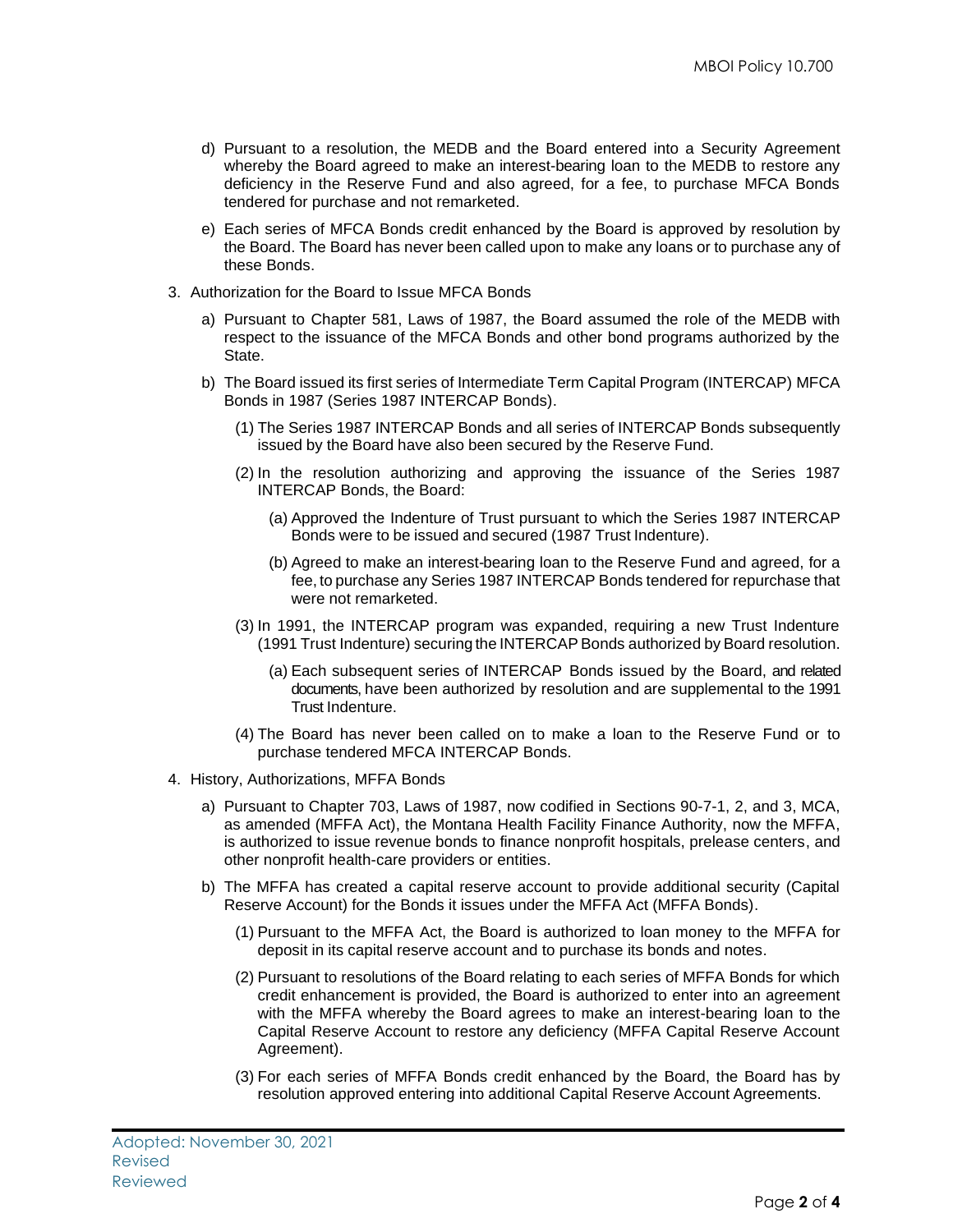- (4) The Board has never been called upon to make a loan to the Capital Reserve Account. To date, the Board has not entered into any agreements to purchase tendered MFFA Bonds.
- 5. Previous Credit Enhancement Policies
	- a) The Board adopted a Credit Enhancement Policy on February 17, 2006.
- B. Findings and Determinations of the Board
	- 1. The Board desires to continue to enhance the marketability of bonds and notes issued under both the MFCA and the MFFA Act, and to assist the Board and the MFFA in obtaining the lowest possible interest rates on loans to eligible governmental units and non-profit corporations providing needed and essential services and facilities to the public.
	- 2. The Board adopts this Policy to codify and clarify the circumstances under which the Board has and will continue to:
		- a) Provide credit enhancement.
		- b) Authorize its Executive Director to honor and fulfill the Board's obligations under the bond documents and Capital Reserve Account Agreement.
		- c) Make this Policy a part of the Board Governance Policy.
	- 3. The MEDB resolution establishing the Reserve Fund to secure bonds or obligations issued by the Board, is incorporated in Section A.
- C. Decision to Provide Credit Enhancement, Source of Credit Enhancement
	- 1. The decision to provide credit enhancement as authorized by the MFFA Act and the MFCA shall be made by the Board pursuant to a duly authorized resolution of the Board related to each series of Bonds to be issued.
	- 2. The Board shall provide credit enhancement when it is prudent to do so and, in the Board's judgment, would result in a lower interest rate to the borrowers under the MFCA and MFFA than could be otherwise obtained.
	- 3. The funds in the Unified Investment Program from which the Board's Credit Enhancement obligations could be satisfied include but are not limited to:
		- a) The Permanent Fund sub- fund of the Coal Tax Trust.
		- b) The Short-Term Investment Pool.
		- c) The Treasurer's Fund.
- D. Duties of the Executive Director
	- 1. Loans
		- a) When required under the terms of the bond documents, the Executive Director of the Board is authorized to loan funds to the Reserve Fund and to the Capital Reserve Account.
	- 2. Purchase of Bonds
		- a) When required under the terms of the bond documents, the Executive Director is authorized to purchase Bonds.
	- 3. Use of Funds
		- a) The Executive Director is authorized to determine which legally available funds to use for the above purposes.
	- 4. Notification of Board
		- a) If the Executive Director makes a loan to the Reserve Fund, Capital Reserve Account, or purchases bonds pursuant to the bond documents, he/she shall: